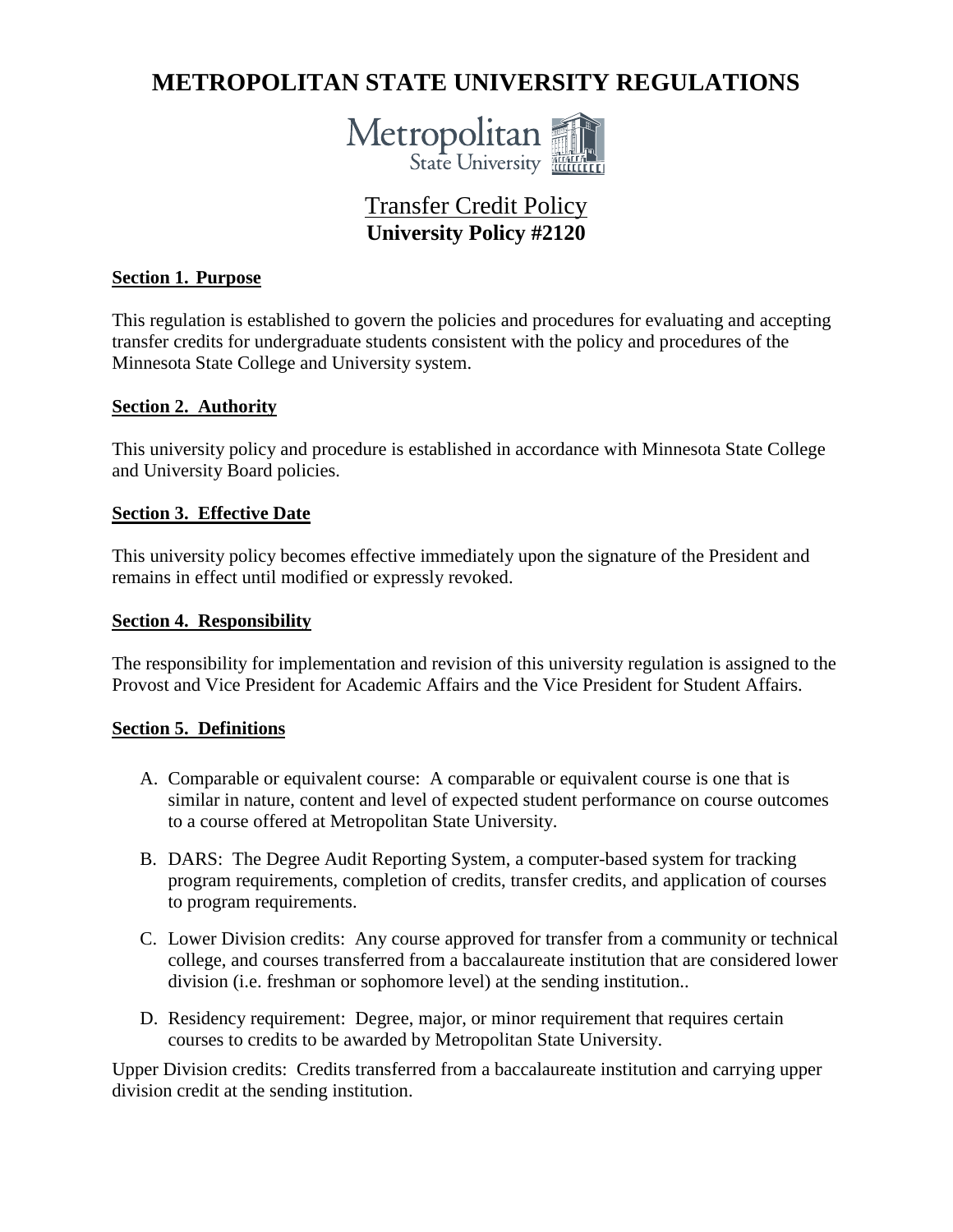## **Section 6: Policy**

The university will provide a fair, appropriate and timely review of potential transfer credits consistent with MnSCU Policy 3.21 and MnSCU Procedure 3.21.1.

## **Section 7: Transfer of Undergraduate Credits**

Once a student has been admitted to a Metropolitan State University degree program, the university shall evaluate college-level course credits completed, as submitted by the student on an official transcript, to determine if they shall be accepted in transfer. Once the credits are accepted in transfer, each college or program shall determine how the course credits will apply to program and graduation requirements.

Transfer of credit from another college or university shall involve at least three considerations:

- A. Educational quality of the learning experience which the student transfers,
- B. Comparability of the nature, content and level of the learning experience offered by the receiving college or university, and
- C. Appropriateness and applicability of the learning experience to the programs offered by Metropolitan State University in light of the student's educational goals.

Subpart A. Transfer of courses that are comparable or equivalent. The university shall accept courses in transfer that it determines to be comparable or equivalent to specific courses it offers. Each course determined to be equivalent will be entered as equivalent into the Degree Audit Report System (DARS).

Subpart B. Transfer of courses that are not comparable or not equivalent. The university may accept college level courses in transfer that are determined to be not comparable or not equivalent to specific courses taught at Metropolitan State University. If such college level but not comparable or equivalent courses are accepted in transfer, they may be approved to meet specific degree, major, minor, or other program requirements, or else shall be accepted as electives.

The university will address transfer of course credit consistent with the requirements of MnSCU Policy 3.2 and Procedure 3.21.1 Undergraduate Course Credit Transfer.

The university will provide students with timely information regarding the award of transfer credits and application of those courses to the General Education and Liberal Studies (GELS) requirements and the Minnesota Transfer Curriculum after admission to the university.

## **Section 8: Transfer of courses approved for the Minnesota Transfer Curriculum**

Metropolitan State University will apply transfer courses to satisfying the Minnesota Transfer Curriculum in whole or in part consistent with MnSCU Policy 3.37 and MnSCU Procedure 3.37.1.

Metropolitan State University will accept a Minnesota Transfer Curriculum course, goal area, or the entire curriculum as determined and documented by the sending MnSCU system college or university.